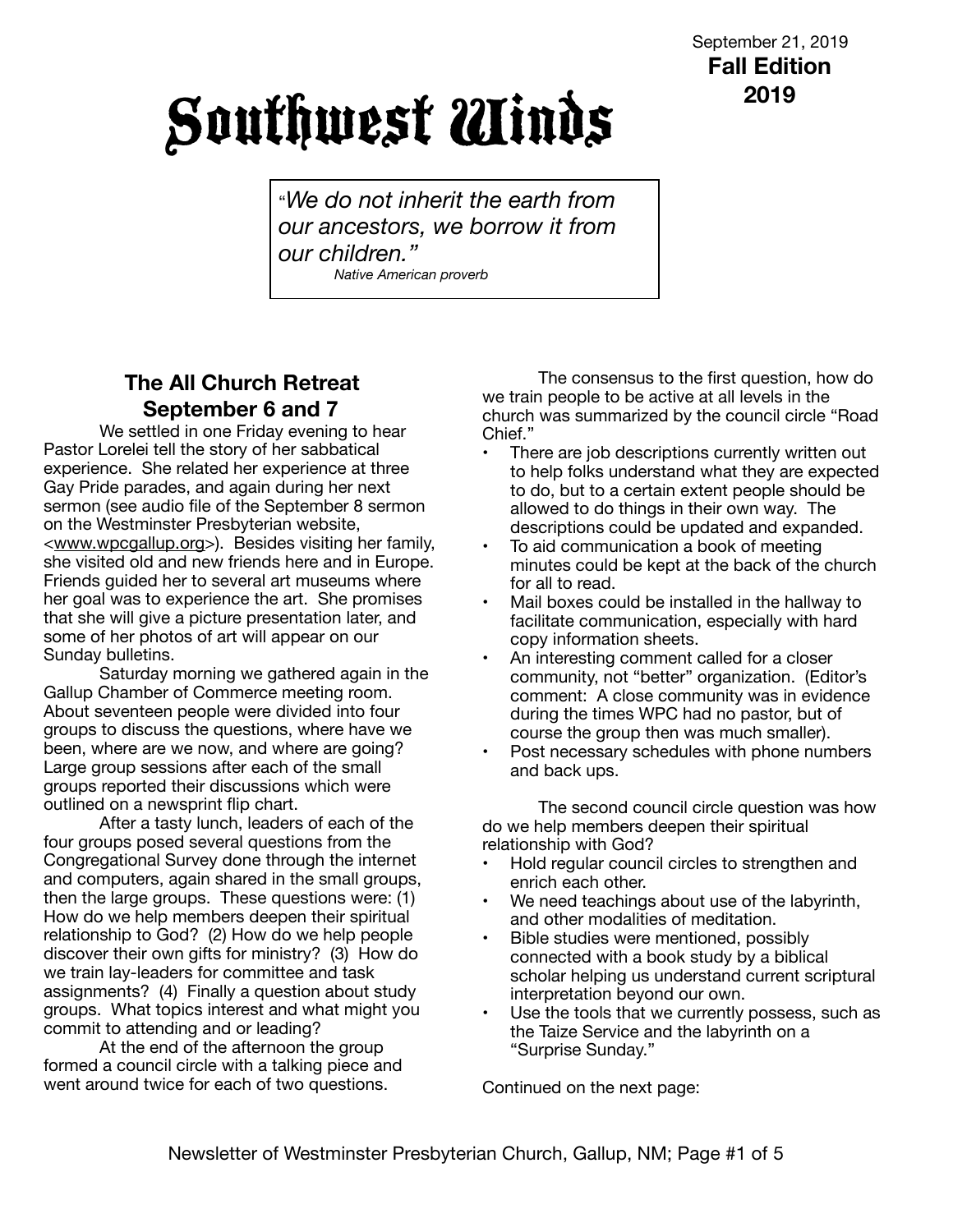## **Retreat Report Continued:**

- A focused time to share experiences that brought individuals closer to Christ
- Offer films that stimulate discussion and thought.

The retreat was closed with prayer and benediction.

Many thanks to folks who worked hard to plan and make the retreat happen: Pam Burgess, Tom Funk, Kathy Mezoff, Serenea Robare, and Lucille Begay.

John Mezoff



#### **Session Notes**

(Gleaned by the editor from session minutes.) On **June 30** the session voted to buy chairs after another \$1000 comes in for the project. The two sample chairs, blue and grey, were on display in the sanctuary in June.

A report through Mike Faz of the property committee reporting the decision of Judy Conejo and Sharna Sutherin that the Plaza Chair was more long lasting and comfortable.

Sharna's treasurer's report showed a checkbook balance of \$31,067. About a third of that amount is restricted.

Pulpit supply planning by Rev. Kay through August was published.

The **August 28** meeting minutes reported the checkbook balance was \$29,794. At that time, the chair fund total was \$7,728 including money transferred from the Underwood Memorial Fund and the Chapman Memorial fund with permission from Harrison and John respectively.

On October 6, 2019, the church service will be held at the Gallup Community Pantry.

Tom Funk reported that the last House Concert broke even.

The next regular meeting will be September 25, 2019, 7:00 PM at the church.

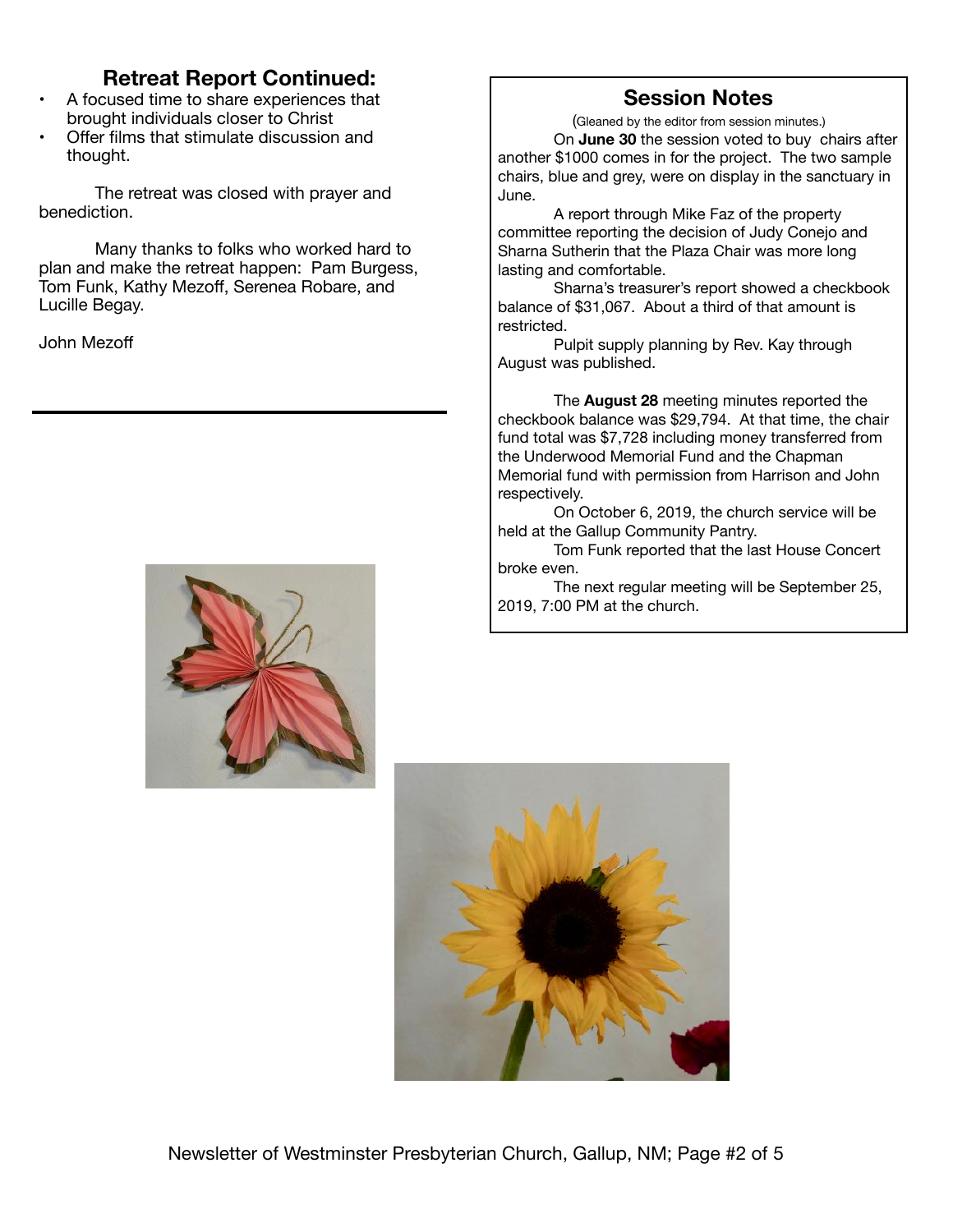



Alan Murray

#### **Irish Duo at WPC, July 24**

Tom Funk arranged another house concert for our enjoyment and to raise a little money for projects. We were delighted to hear the "Irish Duo." Andrew Magill played his fiddle, and Alan Murray played his guitar and an Irish rendition of the banjo. It was an entertaining evening with very peppy, foot thumping fancy fiddle playing, guitar finger work, and singing by Alan. Thirty Five folks enjoyed group and so I thought it was a very successful evening.Unfortunately the church was pretty warm that evening.







Andrew Magill

Newsletter of Westminster Presbyterian Church, Gallup, NM; Page #3 of 5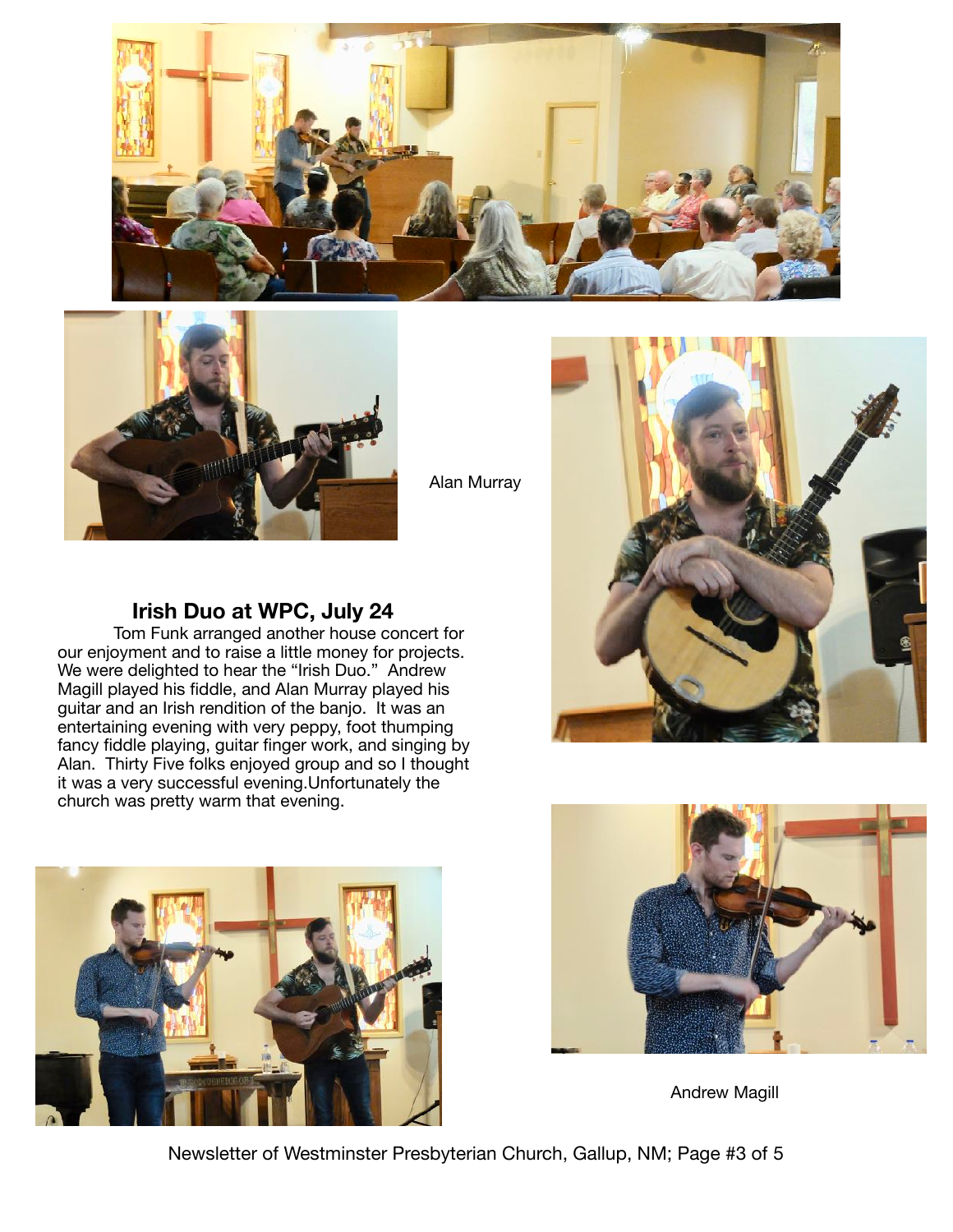## **A Record of Pastors serving Westminster Presbyterian Church of Gallup, New Mexico**

I looked at the Church Record Book to extract this information. I thought that it would be interesting to some people to see the dates of pastoral service and the time when the church was without a pastor and used pulpit supply preachers. Any mistakes in the calculations are mine, and they are only approximate. J.M.M.

| <b>Name of WPC</b><br><b>Pastor</b> | <b>Recorded</b><br>type of<br>service | <b>Beginning</b><br>date | <b>Ending Date</b> | <b>Approximat</b><br>e Duration<br>of Tenure | <b>Approximate</b><br>Time without a<br>pastor |
|-------------------------------------|---------------------------------------|--------------------------|--------------------|----------------------------------------------|------------------------------------------------|
| Rev. Theodore<br>Allison            | Organizing<br>Pastor                  |                          |                    |                                              |                                                |
| Rev. Barrie Gray                    |                                       | 10-22-2061               | 05-31-2063         | 1.5 years                                    |                                                |
|                                     |                                       |                          |                    |                                              | 4 months                                       |
| Rev. David E.<br><b>Nichols</b>     |                                       | 05-17-1964               | 06-30-67           | 3 years                                      |                                                |
|                                     |                                       |                          |                    |                                              | 4 months                                       |
| Rev. Marion C.<br>Floyd             |                                       | 11-05-1967               | 03-15-1970         | 2 yrs. 4 mo.                                 |                                                |
|                                     |                                       |                          |                    |                                              | 20 months                                      |
| Rev. Walter J.<br>Mehl              |                                       | 12-05-1971               | 04-29-1976         | 4 yrs. 5 mo.                                 |                                                |
|                                     |                                       |                          |                    |                                              | 9 months                                       |
| Rev. Robert<br>Williams             |                                       | 01-30-1977               | 11-15-2097         | 20 years                                     |                                                |
|                                     |                                       |                          |                    |                                              | 2-3 months                                     |
| Dick Osness, CLP                    | Lay Pastor                            | 02-??-2098               | 06-25-2098         | 4 months                                     |                                                |
|                                     |                                       |                          |                    |                                              | 3 months                                       |
| Rev. Don Poisson                    | Interim                               | 10-01-2098               | 10-17-1999         | 1 year                                       |                                                |
|                                     |                                       |                          |                    |                                              | 2 weeks                                        |
| Rev. Holly Puett                    | Installed                             | 10-31-1999               | 03-14-2000         | 4 months                                     |                                                |
|                                     |                                       |                          |                    |                                              | 2 weeks                                        |
| Rev. Albert<br>Kissling             | Interim                               | 04-01-2000               | 02-18-2001         | 10 months                                    |                                                |
|                                     |                                       |                          |                    |                                              | 1/2 month                                      |
| Rev. Don Poisson                    | Designated                            | 03-01-2001               | 02-16-2003         | 2 years                                      |                                                |
|                                     |                                       |                          |                    |                                              | 4 months                                       |
| Rev. Tom Oak                        | <b>Stated</b><br>Supply               | 06-08-2003               | 03-31-2004         | 10 months                                    |                                                |

Newsletter of Westminster Presbyterian Church, Gallup, NM; Page #4 of 5